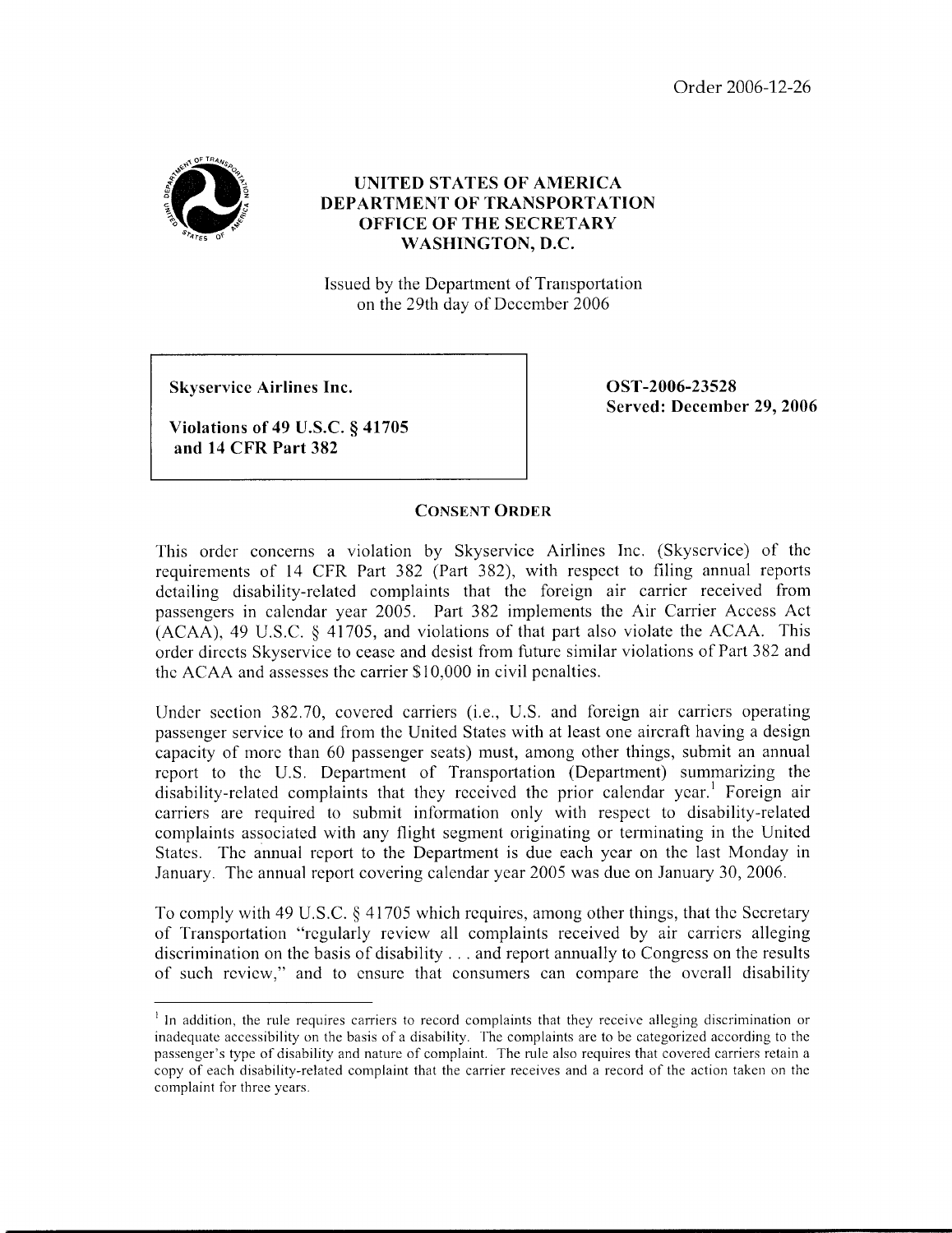complaints filed against particular carriers, the Office of the Assistant General Counsel for Aviation Enforcement and Proceedings (Enforcement Office) is committed to ensuring carriers file disability-related reports as required. To this end, the Enforcement Office has made efforts to ensure compliance with section 382.70, including providing carriers and carrier associations information about the disability reporting requirements and posting a copy of the disability reporting rule on its Aviation Consumer Protection Division's website.

Skyservice is a Canada-based foreign air carrier operating limited service to and from the U.S. using at least one aircraft having a design seating capacity of more than 60 passenger seats. Skyservice's operations into the U.S. clearly fall within the scope of the reporting rule. Therefore, Skyservice violated section 382.70 and the ACAA when it submitted the required report detailing disability-related complaints it received in calendar year 2005 on July 18, 2006, more than *5* months after the date the report was due and only after the Enforcement Office contacted the carrier regarding its delinquency.

In mitigation, Skyservice states that its failure to submit its 2005 report on time was attributable to staff turnover, that it complied with all applicable record keeping requirements, that it submitted the report immediately upon notification by the Department, and that it has implemented procedures designed to avoid any recurrence. Skyservice further notes that it makes every effort to comply with all Department requirements and that it has not been the subject of any previous Department enforcement proceeding.

We view seriously Skyservice's failure to submit its 2005 report in a timely manner. Accordingly, after carefully considering all the facts in this case, including those set forth above, the Enforcement Office believes that enforcement action is warranted. By this order, the Department finds that Skyservice violated 14 CFR Part 382 and 49 U.S.C. *5* 41705 by submitting a late report for disability-related complaints received in 2005. In order to avoid litigation, Skyservice has agreed to settle this matter with the Enforcement Office and enter into this consent order directing Skyservice to cease and desist from future similar violations of Part 382 and 49 U.S.C. **8** 41705, and assessing \$10,000 in compromise of potential civil penalties otherwise due and payable. Of this amount, \$5,000 shall be due and payable within 30 days after the service date of this order and the remaining \$5,000 of the assessed penalty shall be suspended for one year following the service date of this order and forgiven after that time if the carrier complies with the payment provisions and commits no further violations during that period. We believe this compromise assessment is appropriate and serves the public interest. It represents an adequate deterrence to future noncompliance with the Department's reporting requirements by Skyservice, as well as by other domestic and foreign air carriers.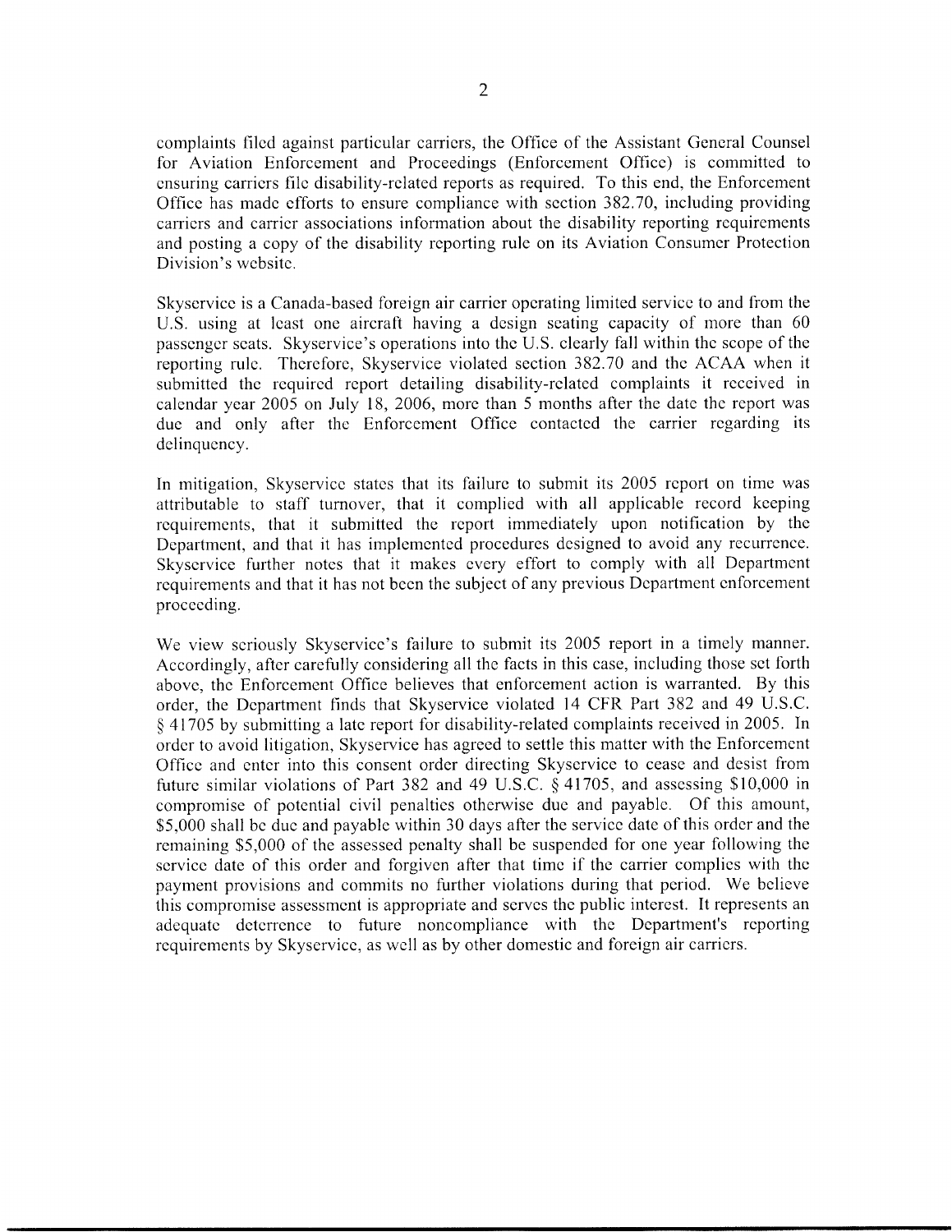This order is issued under the authority contained in 49 CFR 1.57a and 14 CFR 385.15

ACCORDINGLY,

1. Based on the above discussion, we approve this settlement and the provisions of this order as being in the public interest;

2. We find that Skyservice Airlines Inc. violated 14 CFR 382.70 by failing to submit an annual report by January 30, 2006, to the Department of Transportation summarizing the disability-related complaints that it received the prior calendar year;

3. We find that by engaging in the conduct and violation described in ordering paragraph 2 above, Skyservice Airlines Inc. has also violated 49 U.S.C. **9** 41705;

4. Skyservice Airlines Inc., and all other entities owned or controlled by or under common ownership with Skyservice Airlines Inc., its successors and assignees are ordered to cease and desist from any further similar violation of 14 CFR 382.70 and 49 U.S.C. § 41705;

*5.* Skyservice Airlines Inc. is assessed \$10,000 in compromise of civil penalties that might otherwise be assessed for the violation found in ordering paragraphs 2 and 3 above, of which \$5,000 shall be due and payable within 30 days after the service date of this order. The remaining \$5,000 of the assessed penalty shall be suspended for one year following the service date of this order, and shall be forgiven, unless, during this time period, Skyservice fails to comply with the payment provisions of this order or the cease and desist provisions of paragraph 4 above, in which case the entire unpaid portion of the assessed penalty shall become due and payable immediately and the carrier may bc subject to further enforcement action; and

6. Payment shall be made by wire transfer through the Fcderal Reserve Communications System, commonly known as "Fcd Wire," to the account of the U. S. Treasury in accordance with the attached instructions. Failure to pay the penalty as ordercd will subject Skyservice Airlines Inc. to the assessment of interest, penalty and collection charges under the Debt Collection Act and possible enforcement action for failure to comply with this order.